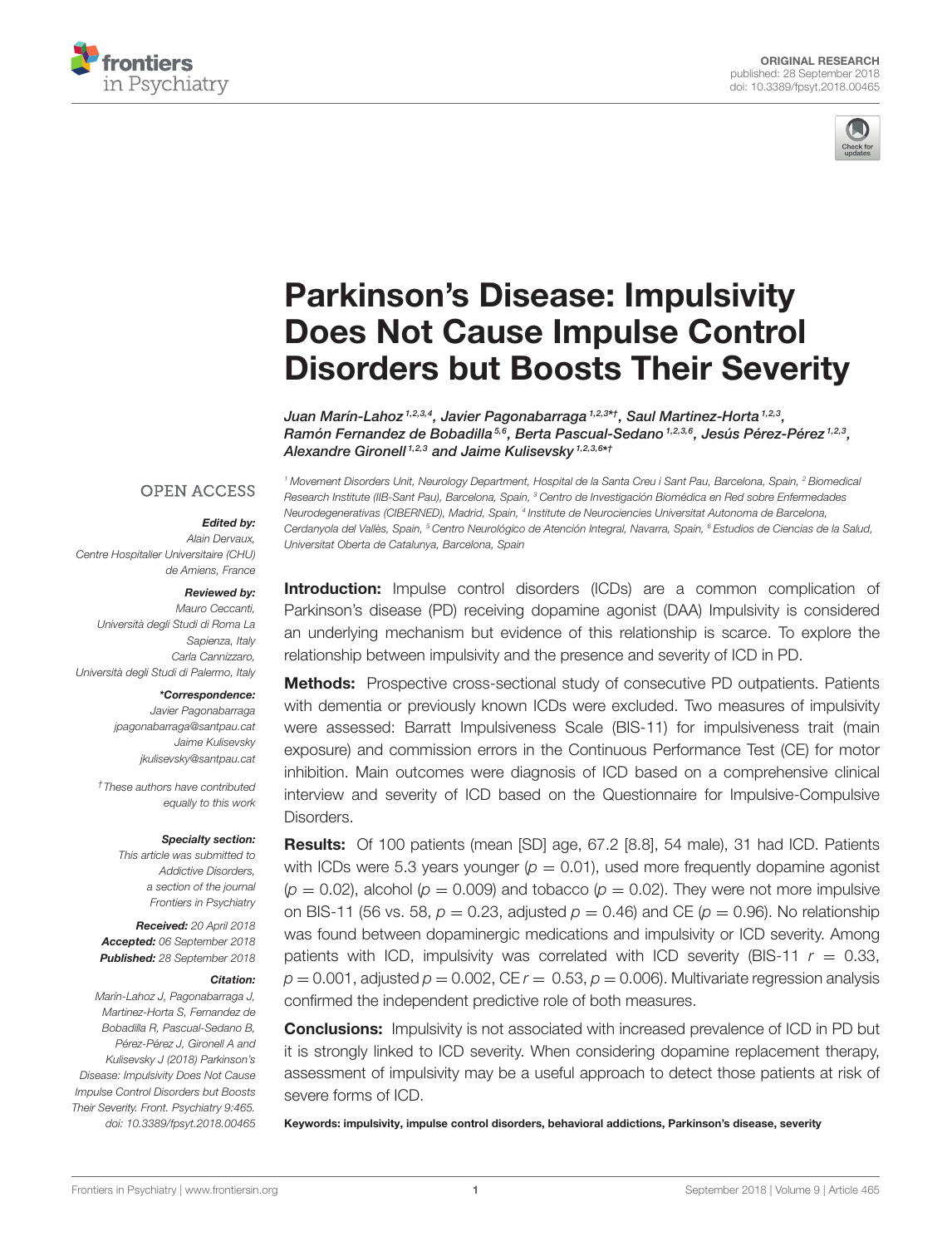# INTRODUCTION

Impulse control disorders (ICDs) are a common neuropsychiatric complication of Parkinson's disease (PD). By definition, ICDs refer to pathological behaviors characterized by failure to resist an impulse, drive or temptation to perform an act that is harmful. Usually, the affected individual experiences pleasure, gratification, or relief at the time of committing the act [\(1\)](#page-5-0). Common ICDs in PD include dysfunctional behaviors related to gambling, sex, food intake, shopping, and hobbies. In the context of PD, these and other ICDrelated behaviors are increasingly regarded as behavioral addictions [\(2](#page-5-1)[–4\)](#page-5-2).

ICDs are uncommon in the general population and in untreated PD patients [\(5–](#page-5-3)[7\)](#page-5-4). Among PD treatments, dopamine agonists (DAA) are strongly associated with ICDs [\(5\)](#page-5-3). Patients receiving DAA for a disorder other than PD also have a high risk of ICDs [\(8,](#page-5-5) [9\)](#page-5-6). However, other risk factors are important for their development and phenomenology as most patients taking DAA will not develop ICDs, and the best clinical-genetic predictive models for the development of ICD symptoms explains only part of the risk [\(4\)](#page-5-2).

Not only ICD frequency is worrisome, but also for their range of severity. Severity may vary from extremely disruptive addictions causing bankruptcy, divorce, or even criminal prosecution [\(10,](#page-5-7) [11\)](#page-5-8) to mild addictive symptoms—usually related to increased creativity or productivity—that may be even perceived as positive for patients' functionality [\(12,](#page-5-9) [13\)](#page-5-10). It is also worth noting that 13–39% of patients with ICDs do not experience improvement or remission of the addictions after dopamine agonists withdrawal [\(3,](#page-5-11) [14](#page-5-12)[–16\)](#page-5-13). It is therefore important not only to study risk factors for the development of ICDs, but to identify the variables responsible for different prognosis and severity.

Impulsivity is a psychological construct characterized by poor control of thoughts and actions with a propensity to react fast over urges and environmental demands despite potential negative consequences. The definition of impulsivity shares obvious aspects with that of ICDs, and impulsivity is usually considered to have a causal relation with ICDs in PD. Higher scores on the Barratt Impulsiveness Scale (BIS-11), a selfreported questionnaire with semi-quantitative responses, have been observed in PD patients with and without ICDs [\(17,](#page-5-14) [18\)](#page-5-15). Other modes of impulsivity, such as deficit of motor inhibition, have also been studied [\(18\)](#page-5-15). Yet, studies on the influence of impulsivity for the development and clinical manifestations of ICDs in PD are scarce [\(17,](#page-5-14) [19\)](#page-5-16).

In the present study, we aimed to explore the relation between impulsivity and frequency and severity of ICDs in PD. We assessed impulsivity and ICDs in PD patients who were taking dopaminergic drugs. Only incident cases of ICDs were included to avoid confounding factors such as changes in dopaminergic medication and a bias toward chronic ICDs. If impulsivity was a true risk factor for ICDs in PD we would expect higher levels of impulsivity in patients with ICDs.

# MATERIALS AND METHODS

Consecutive PD outpatients followed at the Movement Disorders Unit at Hospital de la Santa Creu i Sant Pau were invited to participate. Inclusion criteria were idiopathic PD, active treatment with a dopaminergic agent and last follow up at the same center including ICDs evaluation within the last 6 months. Exclusion criteria were: any other neurological condition, history of brain surgery, dementia according to Movement Disorder Society PD-dementia criteria [\(20\)](#page-5-17), inability to perform the proposed tasks, use of dopamine antagonists, unstable medical or psychiatric conditions (depression and anxiety under effective and stable treatment were not excluded), and presence of ICD in the previous follow up. Excluding patients with previous ICDs was chosen to get measures of the exposures as close to ICD inception as possible and to avoid bias generated by medication changes and chronicity.

Patients were informed about the study during follow-up visits. If they agreed to participate in the study, they returned for the study evaluation. Patients were not excluded if ICDs were suspected or diagnosed the day they were informed about the study. In such cases, no changes in medication were made before the study protocol was completed (always within a week). All the participants were evaluated by a neurologist trained in movement disorders and a neuropsychologist experienced in PD. All the patients gave written informed consent and the study protocol was approved by the clinical research ethics committee at Hospital de la Santa Creu i Sant Pau. All the study was conducted according to the principles expressed in the Declaration of Helsinki. All the evaluations were performed on medication.

# ICDs Diagnosis and Rating

The presence of ICDs was assessed through a comprehensive clinical interview. ICDs were considered present when the related behavior was dysfunctional according to the components of addiction proposed by Brown [\(21\)](#page-5-18) and modified by Griffiths [\(22\)](#page-5-19). This model considers six components that comprise addiction regardless of the involvement of drug use: salience, mood modification, tolerance, withdrawal symptoms, conflict, and relapse. At least 4 of the 6 components needed to be present to consider a behavior as ICD. To diagnose a patient with more than one ICD, each ICD had to be unrelated to the others and considered dysfunctional.

To obtain a semiquantitative measure of severity in patients with a diagnosis of ICD, we used the short version of the questionnaire for impulsive-compulsive disorders in PD (QUIPs) [\(23\)](#page-5-20) (score range 0–13), the Minnesota Impulsive Disorders Interview (MIDI) [\(24\)](#page-5-21) (score range 0–56), and the number of different ICDs. The number of ICDs was based on the clinical interview. ICD diagnosis and QUIPs score were considered main outcomes and the other ICD related variables were considered exploratory. The investigator rating the main outcomes was blinded to impulsivity measures.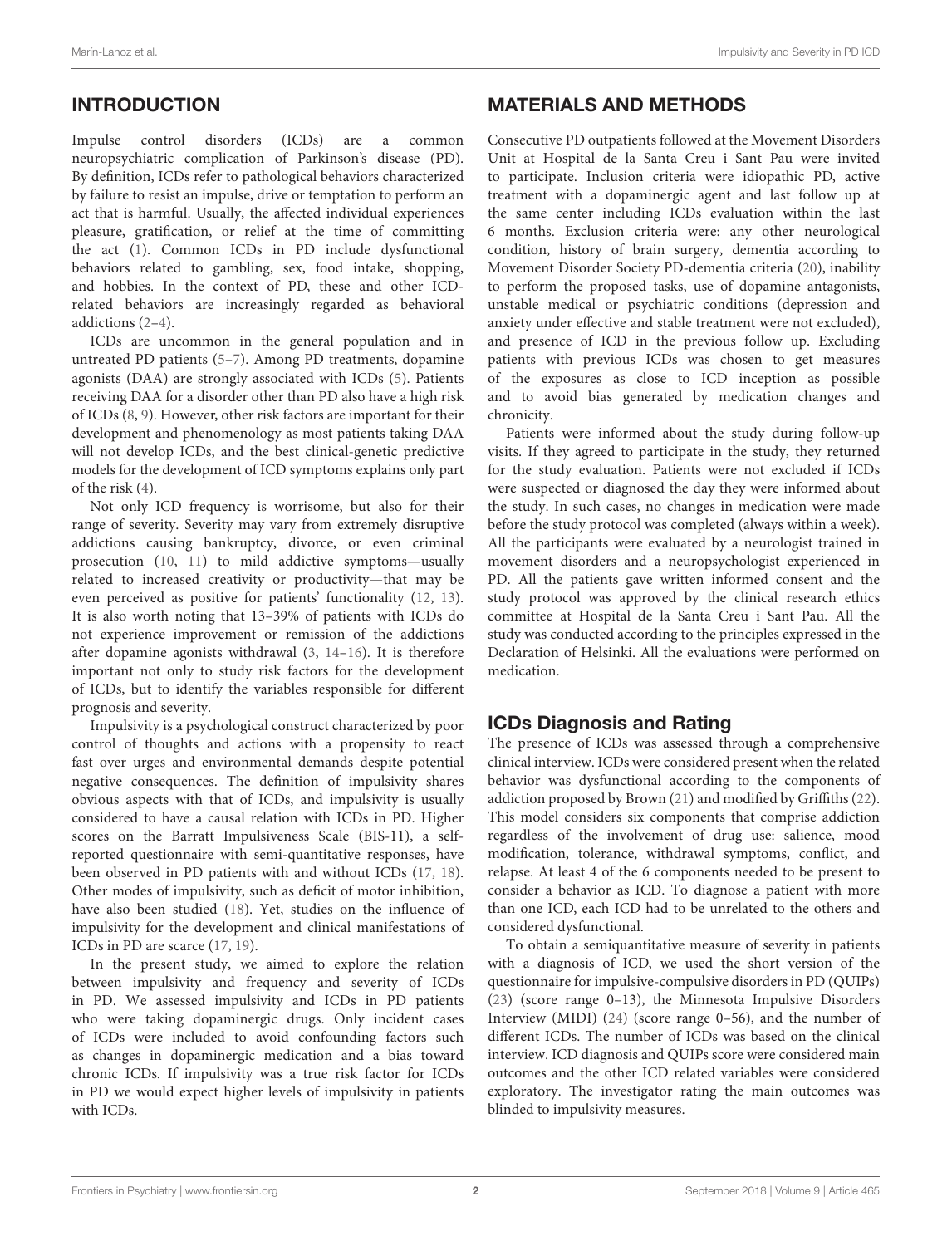#### Impulsivity Evaluation

Impulsivity was evaluated using two different approaches, the BIS-11 and the PEBL Continuous Performance Test (PCPT). The BIS-11 was designed to assess the personality trait of impulsiveness [\(25\)](#page-5-22). It has 30 self-reported items grouped in three subtraits: motor, attentional, and nonplanning. We used BIS-11 as a subjective estimator for impulsivity. The PCPT is a continuous performance task programmed in the Psychology Experiment Building Language [\(26\)](#page-5-23) based on the Conners Continuous Performance Task II [\(27\)](#page-5-24). The PCPT was designed to assess motor inhibition and sustained attention. Participants have to press a key in response to any capital letter (except X) that appears on the screen. At the same time, they must refrain from responding to lures (any X that appears). Targets are much more common than lures, creating a tendency to respond to lures, an inhibition failure. Commission error rate (CE)—failure to avoid responding to lures—was used as an indirect but objective measure of impulsivity [\(28\)](#page-5-25). The investigator rating impulsivity measures was blinded to patient outcomes (presence and severity of ICDs).

### PD-Related Variables

We recorded the motor part of Unified Parkinson's Disease Rating Scale (UPDRS-III) [\(29\)](#page-5-26), Hoehn and Yahr stage (H&Y), age at PD onset, PD duration, and current medical treatment. We calculated the Levodopa equivalent daily dose (LEDD) and the amount of LEDD corresponding to dopamine agonists (agonist-LEDD) according to previously reported conversion factors [\(30\)](#page-6-0). We also recorded personal use of legal drugs (caffeine, nicotine and alcohol), use of illegal drugs and both personal and family history of alcohol and illegal drugs use disorders.

## Data Analysis

Patients with and without ICD (ICD+/ ICD-) were compared. The chi-squared test was used for discrete variables. When this was inappropriate, the Fischer exact test was used. For most quantitative variables we used mean and Student's t-test and for those which did not comply with parametric assumptions we used median and Mann–Whitney U-test. We used Pearson correlations in ICD+ patients to analyze the relationship between ICD severity and other variables. Linear regression was used to assess whether impulsivity independently explained ICD severity and to control for motor state (UPDRS III) when comparing medication doses between groups. Logistic regression was used to assed which variables were independently associated with ICD diagnosis. The level of significance was set as  $p < 0.05$ , 2-sided. Main objectives were the comparison of BIS-11 score between ICD+ and ICD- and the correlation between BIS-11 with severity among ICD+ (measured by QUIPs). Multiple comparison adjustment was performed for these two tests by Bonferroni (using the number of tests performed for impulsivity and ICD diagnosis and for impulsivity and ICD severity). The other statistical analysis were considered exploratory and significance was not adjusted. Confidence intervals (CI) are reported at 95% level. All the statistical analyses were conducted using R version 3.1.3 [\(31\)](#page-6-1).

# RESULTS

## ICD Frequency

One hundred consecutive PD patients (54 male, age mean  $\pm$  SD  $67 \pm 9$ , education 11  $\pm 5$ , age at PD diagnosis 61  $\pm 9$ ) were recruited and ICDs were diagnosed in 31. Thirty-eight patients had a positive score in QUIPs and 19 in MIDI.

The behaviors causing ICDs were hobbism/punding  $(n = 15)$ , binge-eating ( $n = 14$ ), pathological hypersexuality ( $n = 5$ ), and compulsive shopping ( $n = 5$ ). Hobbism/punding behaviors were tidying ( $n = 6$ ), board games ( $n = 3$ ), social networking ( $n = 3$ ), repairing  $(n = 2)$ , computer assisted edition  $(n = 2)$ , and one case each of compulsive reading, doll handcraft, dancing, and walk-about. Eleven patients had several unrelated ICDs. None had pathological gambling or dopamine dysregulation syndrome.

ICD+ patients were 5.25 years younger at the time of the study (CI 1.24-9.25,  $p = 0.01$ ) and at PD onset ( $p = 0.017$ ). They were also more frequently receiving treatment with a DAA (59.4 vs. 83.9%, CI 4.7-44.1%,  $p = 0.02$ ). No differences were found regarding time since PD diagnosis, Hoehn & Yahr stage, or UPDRS III status (**[Table 1](#page-3-0)**).

Most patients in the sample were taking DAA: 41 used pramipexole, 11 ropinirole, and 15 rotigotine (among ICD+ patients 16, 4 and 6, respectively). No patients used more than one DAA. Average agonist-LEDD was higher in ICD+ patients  $(p = 0.012)$  but this difference was due to the higher proportion of DAA use in the ICD+ group (59.4% among ICD-, 83.9% among ICD+; chi-square test  $p = 0.02$ ). Among patients taking DAA, no differences were found in agonist-LEDD between ICD+ and ICD- groups ( $p = 0.17$ ). No difference was found after adjusting for UPDRS III ( $p = 0.22$ ). Levodopa dose was similar in both groups ( $p = 0.35$ ) and remained similar after adjusting for UPDRS III ( $p = 0.07$ ). MAO-B inhibitors and amantadine use did not differ between groups ( $p = 0.96$  and  $p = 0.22$ , respectively). LEDD showed a trend toward significance, with higher doses in ICD+ patients ( $p = 0.08$ ). However, after controlling for UPDRS III this difference became clearly significant ( $p = 0.008$ ), indicating that for a comparable degree of motor severity, ICD+ patients were taking higher LEDD.

No differences between ICD- and ICD+ groups were found either in BIS-11 (56.35 vs. 58.33, unadjusted  $p = 0.23$ , adjusted  $p = 0.46$ ,) or in CE ( $p = 0.96$ ) (**[Table 1](#page-3-0)**). Neither BIS-11 nor CE, were related to LEDD, DAA use or agonist-LEDD (**[Table 2](#page-3-1)**).

None of the patients had begun to consume legal or illegal drugs after PD diagnosis. No association was found between the current amount of alcohol intake and ICDs ( $p = 0.46$ ). However, current alcohol use was associated to ICD (41.5 vs. 12.9%, OR = 5.42, CI = 1.64 - 23.61,  $p = 0.003$ ), and patients with no history of alcohol use had a significantly lower prevalence of ICDs  $(6.7 \text{ vs. } 34.5\%, \text{ OR } = 0.13, \text{ CI } = 0.01 - 0.95, p = 0.03)$ . Most of the participants did not remember the age of first alcohol use and therefore it was not analyzed.

Current tobacco use was associated with ICDs ( $OR = 5.17$ ,  $CI = 1.05 - 34.44, p = 0.02$ , although <10% of our sample were current smokers and the average tobacco consumption did not differ between groups ( $p = 0.25$ ). Lifetime tobacco consumption was more common (52%) but its association with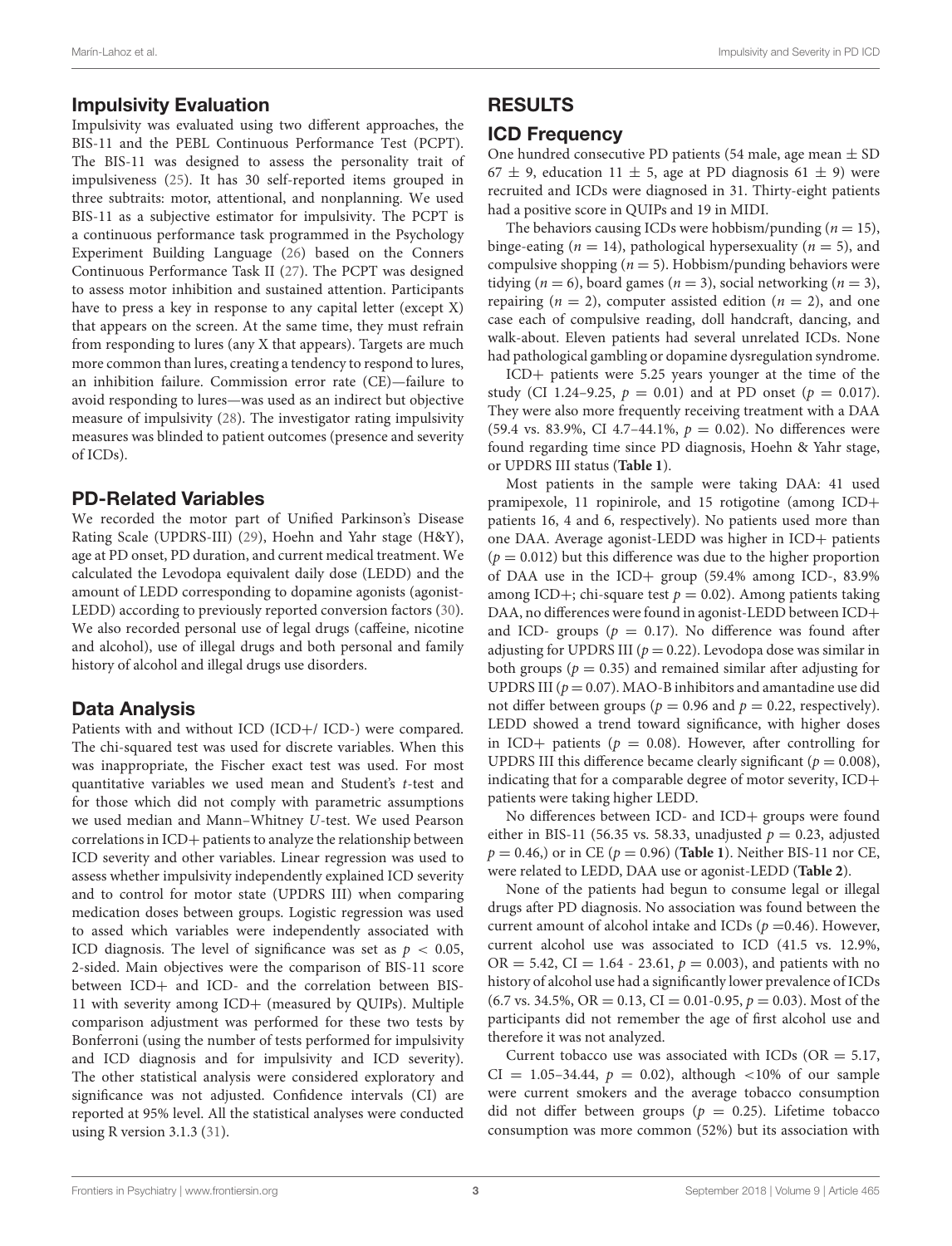<span id="page-3-0"></span>

| TABLE 1   Clinical and behavioral description of the sample. |  |  |  |  |  |
|--------------------------------------------------------------|--|--|--|--|--|
|--------------------------------------------------------------|--|--|--|--|--|

|                                        | ICD- $(n = 69)$   | $ICD+ (n = 31)$  | p-value   |
|----------------------------------------|-------------------|------------------|-----------|
| Age, years                             | $68.79 + 7.82$    | $63.55 + 9.77$   | 0.01      |
| Gender, male (%)                       | 37 (53.6)         | 17 (54.8)        | 0.91      |
| Age at PD onset, years                 | $62.5 + 7.75$     | $57.5 + 9.52$    | 0.02      |
| Evolution, months                      | $65.6 \pm 3.76$   | $77.8 \pm 3.87$  | 0.25      |
| <b>UPDRS III</b>                       | $23.4 \pm 9.88$   | $19.9 \pm 9.65$  | 0.11      |
| $H8Y^*$                                | $2(2 - 2.5)$      | $2(2-2)$         | 0.06      |
| LEDD, mg                               | $533.1 \pm 451.6$ | $702.2 + 416.9$  | 0.07      |
| Proportion of agonist use<br>(% )      | 41 (59)           | 26 (84)          | 0.02      |
| <b>QUIPs</b>                           | 0.06              | 1.84             | < 0.001   |
| <b>MIDI</b>                            | 0.29              | 3.3              | < 0.001   |
| <b>BIS-11</b>                          | $56.35 \pm 7.0$   | $58.33 + 7.72$   | 0.23      |
| Motor                                  | $19.31 \pm 2.52$  | $19.37 \pm 2.95$ | 0.93      |
| Nonplanning                            | $20.79 \pm 4.07$  | $22.23 + 4.7$    | 0.15      |
| Attentional                            | $16.25 \pm 1.98$  | $16.73 \pm 1.98$ | 0.27      |
| PCPT commission errors<br>ratio        | $0.378 \pm 0.2$   | $0.376 + 0.2$    | 0.96      |
| PCPT correct RT, ms                    | $480 \pm 75$      | $465 \pm 57$     | 0.24      |
| PCPT error RT, ms                      | $447 + 163$       | $426 + 131$      | 0.49      |
| PCPT correct targets ratio             | 0.94              | 0.95             | 0.59      |
| Current smokers (%)                    | 3(4.3)            | 6(19)            | $0.02***$ |
| Lifetime smokers (%)                   | 32 (46)           | 20(65)           | 0.93      |
| Age at smoking onset                   | $19.65 \pm 4.48$  | $15.53 \pm 3.11$ | < 0.001   |
| Current alcohol users (%)              | 41 (59)           | 27(87)           | 0.006     |
| Lifetime alcohol users (%)             | 52 (75)           | 30 (97)          | 0.009     |
| Lifetime illegal drugs<br>users $(\%)$ | 3(5)              | 4(14)            | $0.20**$  |

Mean  $+$  standard deviation and proportions are shown unless otherwise specified.  $t$ test is used for central measures and Chi-square for proportions unless other test specified. \* Median (interquartile range), Wilcoxon–Mann–Whitney test significance is shown. \*\*Fisher exact test significance is shown.

ICD, impulse control disorder; PD, Parkinson's disease; UPDRS, Unified Parkinson's Disease Rating Scale; H&Y Hoehn and Yahr scale; LEDD, levodopa equivalent daily dose; QUIPs, Short version of Questionnaire for Impulsive-Compulsive Disorders, MIDI, Minnesota Impulsive Disorders Interview; BIS-11, Barrat Impulsiveness Scale; PCPT, PEBL Continuous Performance Task; RT, reaction time; ms, milliseconds.

<span id="page-3-1"></span>

| <b>TABLE 2</b>   Correlation matrix of impulsivity and dopaminergic medication. |               |            |             |              |  |
|---------------------------------------------------------------------------------|---------------|------------|-------------|--------------|--|
|                                                                                 | <b>BIS-11</b> | <b>CE</b>  | <b>LEDD</b> | Agonist-LEDD |  |
| <b>BIS-11</b>                                                                   |               | $r = 0.03$ | $r = 0.03$  | $r = 0.03$   |  |
| CE                                                                              | $p = 0.76$    |            | $r = 0.1$   | $r = -0.12$  |  |
| <b>LEDD</b>                                                                     | $p = 0.77$    | $p = 0.33$ |             | $r = 0.43$   |  |
| Agonist-LEDD                                                                    | $p = 0.78$    | $p = 0.22$ | p < 0.001   |              |  |

BIS-11, Barrat Impulsiveness Scale; CE, Commission Error rate in PEBL Continuous Performance Task; LEDD, Levodopa equivalent daily dose (mg/d), Agonist-LEDD, Levodopa equivalent daily dose corresponding to dopamine agonists(mg/d).

ICDs was not statistically significant (OR = 2.09, CI =  $0.81-$ 5.61,  $p = 0.09$ ). However, patients who had begun smoking at 18 years old or younger were more likely to present ICDs than older first time smokers (OR = 7.18, CI 1.29-76.3,  $p = 0.01$ ) and ICD+ patients had started smoking 4 years earlier on

<span id="page-3-2"></span>

| <b>TABLE 3</b>   Correlation matrix of impulsivity and ICD severity among ICD+. |  |  |  |  |
|---------------------------------------------------------------------------------|--|--|--|--|
|---------------------------------------------------------------------------------|--|--|--|--|

| <b>BIS-11</b> | <b>CE</b>  | <b>QUIPS</b> | <b>MIDI</b>                         | N. of ICDs     |
|---------------|------------|--------------|-------------------------------------|----------------|
|               | $r = 0.03$ | $r = 0.33$   | $r = 0.30$                          | $r = 0.30$     |
| $p = 0.75$    |            | $r = 0.53$   | $r = 0.38$                          | $r = 0.53$     |
| $p = 0.001$   |            |              | $r = 0.68$                          | $r = 0.9$      |
| $p = 0.002$   | $p = 0.04$ | p < 0.001    |                                     | $r = 0.70$     |
|               |            |              |                                     |                |
|               |            | $p = 0.006$  | $p = 0.003$ $p = 0.006$ $p < 0.001$ | $\rho < 0.001$ |

ICD, impulsive control disorders; BIS-11, Barrat Impulsiveness Scale; CE, Commission Error rate in PEBL Continuous Performance Task; QUIPs, Short version of Questionnaire for Impulsive-Compulsive Disorders; MIDI, the Minnesota Impulsive Disorders Interview; N. of ICDs, number of ICDs.

average (15.5 vs. 19.7 y.o.,  $p < 0.001$ ). Current and previous coffee intake was not related to ICDs ( $p = 0.73$  and  $p = 0.67$ , respectively).

No patient was currently using illegal drugs and previous use was not significantly related to ICD diagnosis ( $OR = 3.26$ ,  $CI = 0.51 - 23.87$ ,  $p = 0.19$ ). No association was found between ICDs and family history of drug or alcohol abuse ( $OR = 2.48$ ,  $CI = 0.76-8.02$ ,  $p = 0.08$ ). Only one of the 18 patients who had never consumed alcohol on a regular basis and were not current smokers had ICDs (Fischer exact test  $p = 0.01$ ).

Multiple logistic regression showed that only current alcohol consumption and age were independently associated with ICD diagnosis (**[Supplementary material](#page-5-27)**).

#### ICD Severity

Among ICD+ we studied correlations patients between impulsivity measures and ICD severity measures. BIS-11 and QUIPs correlated significantly ( $r = 0.33$ , unadjusted  $p = 0.001$ , adjusted  $p = 0.002$ ). We also found positive, significant correlations between each impulsivity measure and each severity measure, a correlation matrix is shown in **[Table 3](#page-3-2)**. However, no correlation was found between BIS-11 and PCPT commission error rate (Pearson's  $r = 0.03$ ,  $p = 0.75$ ). Other variables related to ICD frequency were not statistically associated to severity measures (**[Supplementary Material](#page-5-27)**).

We performed multiple linear regression analysis to study whether each impulsivity estimator independently explained QUIPs in ICD+ patients. As the other tested variables were not statistically associated with QUIPs, we included as independent variables the ones that were associated with ICD presence except for age of smoking onset (because 32% of the ICD+ patients had never smoked) and history of alcohol use (because only one ICD+ patient had never used it). QUIPs score was the predicted value. We also used bidirectional stepwise regression to select the predictors. Both impulsivity measures—BIS-11 and commission error rate—significantly predicted QUIPs in the "all in" model. Current smoking was also a significant predictor. These were also the only variables selected by bidirectional stepwise regression (**[Table 4](#page-4-0)**).

### **DISCUSSION**

The present results show a complex interaction between DAA and impulsivity with the presence and severity of ICDs in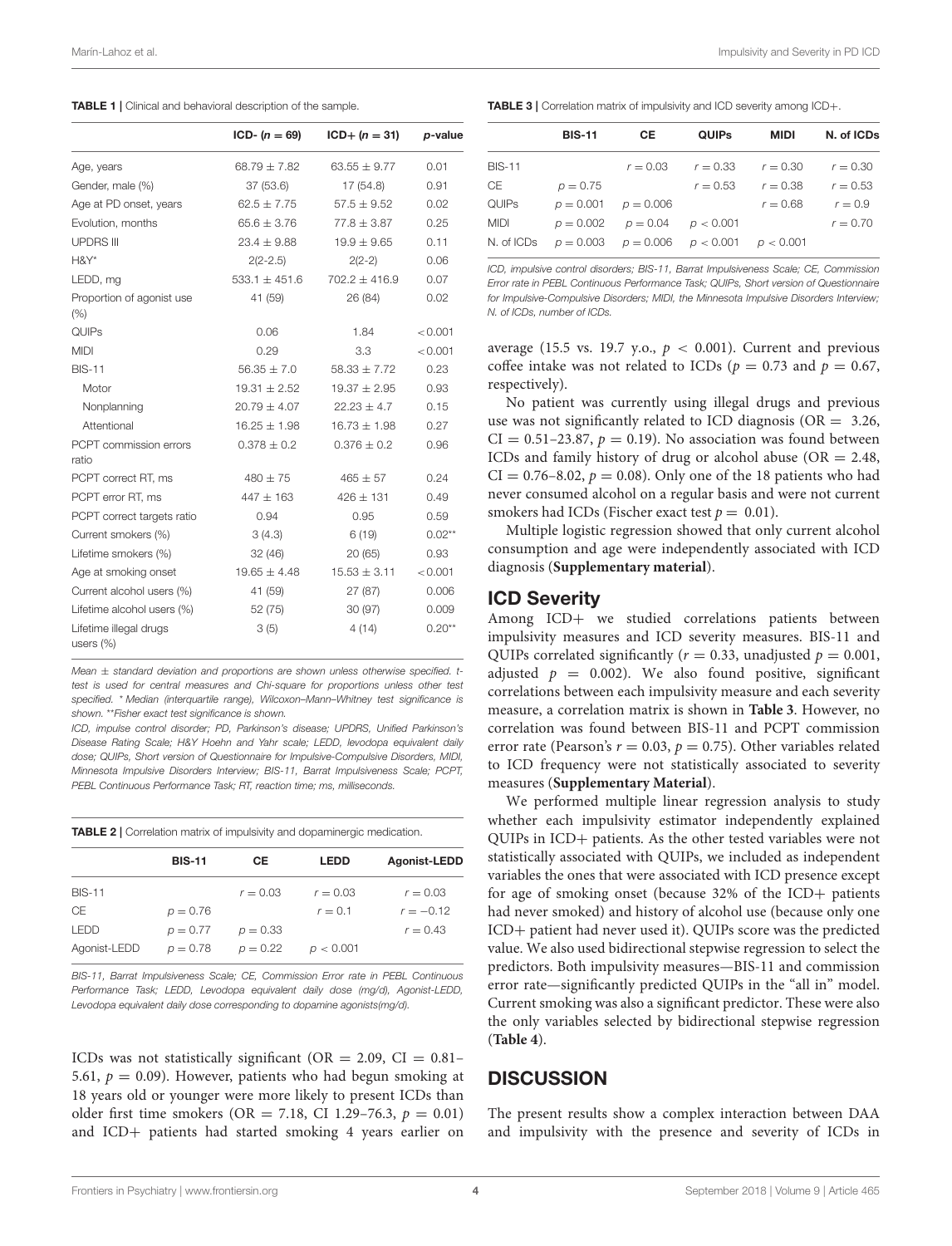<span id="page-4-0"></span>

| <b>TABLE 4</b>   Multiple linear regression models using QUIPs as the dependent |  |
|---------------------------------------------------------------------------------|--|
| variable among ICD+.                                                            |  |

|                                           | Adjusted R <sup>2</sup> | <b>Estimate</b> | t       | р       |
|-------------------------------------------|-------------------------|-----------------|---------|---------|
| All-in model                              | 0.5974                  |                 |         |         |
| (Intercept)                               |                         | $-3.55$         | $-1.82$ | 0.08    |
| <b>LEDD</b>                               |                         | 0.00006         | 0.13    | 0.90    |
| DAA use                                   |                         | 0.055           | 0.11    | 0.91    |
| Age                                       |                         | 0.0007          | 0.037   | 0.97    |
| <b>BIS-11</b>                             |                         | 0.065           | 2.45    | 0.02    |
| CE                                        |                         | 4.57            | 4.56    | < 0.001 |
| Current alcohol user                      |                         | $-0.459$        | $-0.86$ | 0.40    |
| Current smoker                            |                         | 1.26            | 2.39    | 0.03    |
| <b>Stepwise, both directions</b><br>model | 0.6452                  |                 |         |         |
| (Intercept)                               |                         | $-3.52$         | $-2.63$ | 0.01    |
| <b>BIS-11</b>                             |                         | 0.06            | 2.58    | 0.02    |
| CE                                        |                         | 4.35            | 4.82    | < 0.001 |
| <b>Current Smoker</b>                     |                         | 1.24            | 2.57    | 0.02    |

QUIPs, Short version of Questionnaire for Impulsive-Compulsive Disorders; ICD, impulsive control disorders; LEDD, levodopa equivalent daily dose; DAA, dopamine agonists; BIS-11, Barrat Impulsiveness Scale; CE, Commission Errors.

PD patients. Contrary to our hypothesis impulsivity was not significantly higher in patients with ICD. However it was associated with higher severity of ICDs. This suggests that the role of impulsivity in ICD presence may be weak or nonexistent but it has an important role regulating ICD severity. The use of DAA, as previously shown, is associated with the presence of ICDs, but not with impulsivity or with ICD severity. Therefore DAA seem to have a critical role in ICD inception but not in their severity.

The fact that LEDD was higher in ICD+ only after controlling for motor severity might indicate that ICDs are related to an imbalance of dopaminergic activity between dorsal and ventral striatum. Higher doses of dopaminergic medication to control motor symptoms could promote overdosing of the ventral striatum [\(32\)](#page-6-2), but our study is not designed to address this hypothesis.

Other studies have found higher levels of impulsivity in ICD+ patients [\(17\)](#page-5-14). This discrepancy with our findings may be due to different study designs. Case-control studies select previously diagnosed patients who are more likely to have more severe ICDs [\(33\)](#page-6-3). Systematic screening of consecutive patients permits to identify less conspicuous but relevant cases. Therefore, our sample, which excluded patients with previously known ICDs, is more likely to be enriched with less severe addictive behaviors. Both approaches are valid and useful to serve different purposes. The selection bias in case-control studies increases the probability to rule out suspected differences because the expected difference between groups is higher. Cross sectional studies such as the present study tend to produce more representative results. Another plausible explanation for the lack of significant differences in impulsivity between ICD+ and ICD- patients is based on the type of ICDs found in our sample. None of our patients had pathological gambling, while other studies analyzing

risk factors for ICDs in PD included almost exclusively patients with gambling, a condition known to be highly related to elevated impulsivity [\(34\)](#page-6-4).

The double dissociation exhibited by impulsivity and dopamine agonist use suggests that dopamine agonist do not cause PD-ICDs by means of fostering impulsivity. Impulsivity promotes the expression of the disorder not restraining the behaviors that constitute it. Conversely, the existence of an impulse able to constitute a disorder, would be caused by the imbalance generated by dopaminergic medication in the reward system [\(35\)](#page-6-5). Accordingly, impulsive behaviors not generally linked to reward, such as reckless driving or domestic violence are quite rare in PD patients. Nonetheless, a minimum grade of impulsivity may be required as a perfect self-control would preclude any addictive behavior.

As previously reported [\(5\)](#page-5-3), we found the use of legal drugs are greatly associated to ICDs. Drug use is linked to both reward imbalance and impulsivity, not shedding light on the discussed dissociation. In this sample, alcohol consumption was associated with the presence while tobacco was associated with both presence and severity of ICDs. The use of both drugs precedes ICDs development in this study, therefore they act as risk factors. History of alcohol and tobacco use is easily available information and probably not usually taken into account prior to DAA prescription as it has not been used in predictive models [\(4\)](#page-5-2).

Our study has several limitations and strengths. The first limitation is that QUIP short has not been properly validated as a measure of ICD severity. However, it is considered sensitive, reliable, easy to answer accurately and able to capture ICD severity [\(23\)](#page-5-20). A rating scale has been validated for ICD severity, the QUIP rating scale [\(36\)](#page-6-6). This scale is closely related to QUIP short. To overcome this limitation, MIDI and the number of ICDs have also been studied yielding similar statistical correlations. Second, the design does not probe that impulsivity antecedes ICDs. Prospective studies are necessary to confirm causality. The strengths of our study are: (1) the assessment of two unrelated modes of impulsivity, showing that they were independently related to ICD severity; (2) the use of behavioral addiction criteria to diagnose ICDs, allowing the use of the same criteria independently of the studied behavior; and (3) a sample of systematically interviewed consecutive outpatients, avoiding selection bias.

# **CONCLUSIONS**

In summary, we found impulsivity is more associated with severity of ICDs than with ICD diagnosis. Conversely, we found DAA are associated the diagnosis of ICDs but are not associated with their severity. We also show how previous and current use of legal drugs is strongly related to the appearance and severity of ICDs. Further research is needed to evaluate whether impulsivity and legal drug use should be taken into account before prescribing DAA, and whether treatment strategies focused on decreasing impulsivity [\(37\)](#page-6-7) in PD patients with ICDs would help to control these behaviors.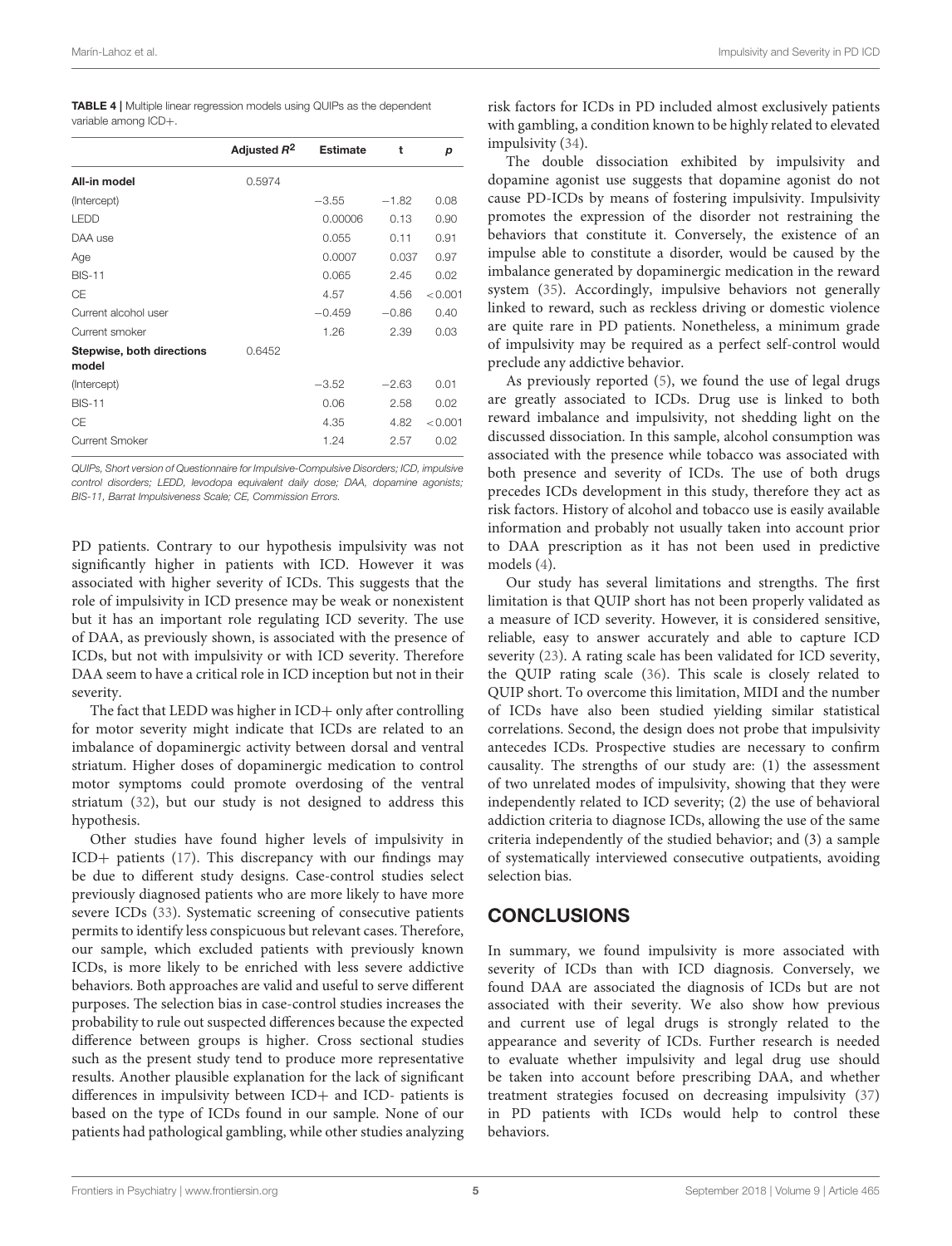# AUTHOR CONTRIBUTIONS

JM-L conception, design, data collection, data analysis, data interpretation, writing, and editing. JP and JK design, data collection, data interpretation, writing, and editing. RF design and data collection. SM-H data interpretation, writing, and editing. BP-S, AG, and JP-P data collection and editing.

## FUNDING

This work was financially supported by CERCA and CIBERNED funding, and grants from la Marató de TV3 (2014/U/477 and 20142910) and Fondo de Investigaciones Sanitarias del Ministerio de Sanidad y Consumo (PI15/00962 and PI14/02058). JM-L is recipient of a Rio Hortega contract. The funders had

# REFERENCES

- <span id="page-5-0"></span>1. American Psychiatric Association. Diagnostic Criteria From DSM-IV-TR. Washington, DC: The Association (2000).
- <span id="page-5-1"></span>2. Potenza MN. Non-substance addictive behaviors in the context of DSM-5. Addict Behav. (2014) 39:1–2. doi: [10.1016/j.addbeh.2013.09.004](https://doi.org/10.1016/j.addbeh.2013.09.004)
- <span id="page-5-11"></span>3. Cilia R, Benfante R, Asselta R, Marabini L, Cereda E, Siri C, et al. Tryptophan hydroxylase type 2 variants modulate severity and outcome of addictive behaviors in Parkinson's disease. Parkins Relat Disord. (2016) 29:96–103. doi: [10.1016/j.parkreldis.2016.05.017](https://doi.org/10.1016/j.parkreldis.2016.05.017)
- <span id="page-5-2"></span>4. Kraemmer J, Smith K, Weintraub D, Guillemot V, Nalls MA, Cormier-Dequaire F, et al. Clinical-genetic model predicts incident impulse control disorders in Parkinson's disease. J Neurol Neurosurg Psychiatry (2016). 87:1106–11. doi: [10.1136/jnnp-2015-312848](https://doi.org/10.1136/jnnp-2015-312848)
- <span id="page-5-3"></span>5. Weintraub D, Koester J, Potenza MN, Siderowf AD, Stacy M, Voon V, etal. Impulse control disorders in Parkinson disease: a cross-sectional study of 3090 patients. Arch Neurol. (2010) 67:589–95. doi: [10.1001/archneurol.2010.65](https://doi.org/10.1001/archneurol.2010.65)
- 6. Weintraub D, Papay K, Siderowf A. Screening for impulse control symptoms in patients with de novo Parkinson disease A case-control study. Neurology (2013) 80:176–80. doi: [10.1212/WNL.0b013e31827b915c](https://doi.org/10.1212/WNL.0b013e31827b915c)
- <span id="page-5-4"></span>7. Poletti M, Logi C, Lucetti C, Del Dotto P, Baldacci F, Vergallo A, et al. A single-center, cross-sectional prevalence study of impulse control disorders in parkinson disease: association with dopaminergic drugs. J Clin Psychopharmacol. (2013) 33:691–4. doi: [10.1097/JCP.0b013e3182979830](https://doi.org/10.1097/JCP.0b013e3182979830)
- <span id="page-5-5"></span>8. Tippmann-Peikert M, Park JG, Boeve BF, Shepard JW, Silber MH. Pathologic gambling in patients with restless legs syndrome treated with dopaminergic agonists. Neurology (2007) 68:301–3. doi: [10.1212/01.wnl.0000252368.25106.b6](https://doi.org/10.1212/01.wnl.0000252368.25106.b6)
- <span id="page-5-6"></span>9. Martinkova J, Trejbalova L, Sasikova M, Benetin J, Valkovic P. Impulse control disorders associated with dopaminergic medication in patients with pituitary adenomas. Clin Neuropharmacol. (2011) 34:179-181. doi: [10.1097/WNF.0b013e3182281b2f](https://doi.org/10.1097/WNF.0b013e3182281b2f)
- <span id="page-5-7"></span>10. Berger C, Mehrhoff FW, Beier KM, Meinck H-M. Sexual delinquency and Parkinson's disease. Nervenarzt (2003) 74:370–5. doi: [10.1007/s00115-003-1505-6](https://doi.org/10.1007/s00115-003-1505-6)
- <span id="page-5-8"></span>11. Sobrido MJ, Dias-Silva JJ, Quintáns B. Behavioral disorders in Parkinson's disease. Genetic, pharmacological and medico-legal aspects. Rev Neurol. (2009) 48(Suppl 1):S43–48.
- <span id="page-5-9"></span>12. Kulisevsky J, Pagonabarraga J, Martinez-Corral M. Changes in artistic style and behaviour in Parkinson's disease: dopamine and creativity. J Neurol. (2009) 256:816–9. doi: [10.1007/s00415-009-5001-1](https://doi.org/10.1007/s00415-009-5001-1)
- <span id="page-5-10"></span>13. Joutsa J, Martikainen K, Kaasinen V. Parallel appearance of compulsive behaviors and artistic creativity in Parkinson's disease. Case Rep Neurol. (2012) 4:77–83. doi: [10.1159/000338759](https://doi.org/10.1159/000338759)
- <span id="page-5-12"></span>14. Mamikonyan E, Siderowf AD, Duda JE, Potenza MN, Horn S, Stern MB, et al. Long-term follow-up of impulse control disorders in Parkinson's disease. Mov Disord. (2008) 23:75–80. doi: [10.1002/mds.21770](https://doi.org/10.1002/mds.21770)

no role in study design, data collection and analysis, decision to publish, or preparation of the manuscript. None of the authors have any relationship that could be perceived as a conflict of interest.

## ACKNOWLEDGMENTS

Carolyn Newey revised and edited English and scientific language.

## SUPPLEMENTARY MATERIAL

<span id="page-5-27"></span>The Supplementary Material for this article can be found [online at: https://www.frontiersin.org/articles/10.3389/fpsyt.](https://www.frontiersin.org/articles/10.3389/fpsyt.2018.00465/full#supplementary-material) 2018.00465/full#supplementary-material

- 15. Bastiaens J, Dorfman BJ, Christos PJ, Nirenberg MJ. Prospective cohort study of impulse control disorders in Parkinson's disease. Mov Disord. (2013) 28:327–33. doi: [10.1002/mds.25291](https://doi.org/10.1002/mds.25291)
- <span id="page-5-13"></span>16. Zhang S, Dissanayaka NN, Dawson A, O'Sullivan JD, Mosley P, Hall W, et al. Management of impulse control disorders in Parkinson's disease. Int Psychogeriatr. (2016) 28:1597–614. doi: [10.1017/S104161021600096X](https://doi.org/10.1017/S104161021600096X)
- <span id="page-5-14"></span>17. Voon V, Thomsen T, Miyasaki JM, de Souza M, Shafro A, Fox SH, et al. Factors associated with dopaminergic drug–related pathological gambling in Parkinson disease. Arch Neurol. (2007) 64:212–6. doi: [10.1001/archneur.64.2.212](https://doi.org/10.1001/archneur.64.2.212)
- <span id="page-5-15"></span>18. Nombela C, Rittman T, Robbins TW, Rowe JB. Multiple modes of impulsivity in Parkinson's disease. PLoS ONE (2014) 9:e85747. doi: [10.1371/journal.pone.0085747](https://doi.org/10.1371/journal.pone.0085747)
- <span id="page-5-16"></span>19. Sáez-Francàs N, Martí Andrés G, Ramírez N, de Fàbregues O, Álvarez-Sabín J, Casas M, et al. Factores clínicos y psicopatológicos asociados a los trastornos del control de impulsos en la enfermedad de Parkinson. Neurología (2015) 31:231–8. doi: [10.1016/j.nrl.2015.05.002](https://doi.org/10.1016/j.nrl.2015.05.002)
- <span id="page-5-17"></span>20. Emre M, Aarsland D, Brown R, Burn DJ, Duyckaerts C, Mizuno Y, et al. Clinical diagnostic criteria for dementia associated with Parkinson's disease. Mov Disord[. \(2007\) 22:1689–707; quiz 1837. doi: 10.1002/mds.](https://doi.org/10.1002/mds.21507) 21507
- <span id="page-5-18"></span>21. Brown RIF. Some contributions of the study of gambling to the study of other addictions. In: Eadington WR, Cornelius JA, editors. Gambling Behavior and Problem Gambling. Reno, NV: Univ of Nevada Pr (1993). pp. 241–72.
- <span id="page-5-19"></span>22. Griffiths M. A 'components' model of addiction within a biopsychosocial framework. J Subst Use [\(2005\) 10:191–7. doi: 10.1080/146598905001](https://doi.org/10.1080/14659890500114359) 14359
- <span id="page-5-20"></span>23. Weintraub D, Hoops S, Shea JA, Lyons KE, Pahwa R, Driver-Dunckley ED, et al. Validation of the questionnaire for impulsive-compulsive disorders in Parkinson's disease. Mov Disord. (2009) 24:1461–7. doi: [10.1002/mds.22571](https://doi.org/10.1002/mds.22571)
- <span id="page-5-21"></span>24. Grant JE. Impulse Control Disorders: A Clinician's Guide to Understanding and Treating Behavioral Addictions. 1st ed. New York, NY: W. W. Norton & Company (2008).
- <span id="page-5-22"></span>25. Patton JH, Stanford MS, Barratt ES. Factor structure of the Barratt impulsiveness scale. J Clin Psychol. (1995) 51:768–74.
- <span id="page-5-23"></span>26. Mueller ST, Piper BJ. The Psychology Experiment Building Language (PEBL) and PEBL Test Battery. J Neurosci Methods (2014) 222:250–9. doi: [10.1016/j.jneumeth.2013.10.024](https://doi.org/10.1016/j.jneumeth.2013.10.024)
- <span id="page-5-24"></span>27. Homack S. Conners' Continuous Performance Test (2nd ed.; CCPT-II). J Atten Disord. (2006) 9:556–8. doi: [10.1177/1087054705283578](https://doi.org/10.1177/1087054705283578)
- <span id="page-5-25"></span>28. Epstein JN, Erkanli A, Conners CK, Klaric J, Costello JE, Angold A. Relations between continuous performance test performance measures and ADHD behaviors. J Abnorm Child Psychol. (2003) 31:543–54. doi: [10.1023/A:1025405216339](https://doi.org/10.1023/A:1025405216339)
- <span id="page-5-26"></span>29. Fahn S, Elton R. Unified Parkinson's Disease Rating Scale. In: Fahn S, Marsden CD, Calne D, Goldstein R. editors. Recent Developments in Parkinson's Disease. Florham Park, NJ: Macmillan Healthcare Information (1987). pp.153–63.